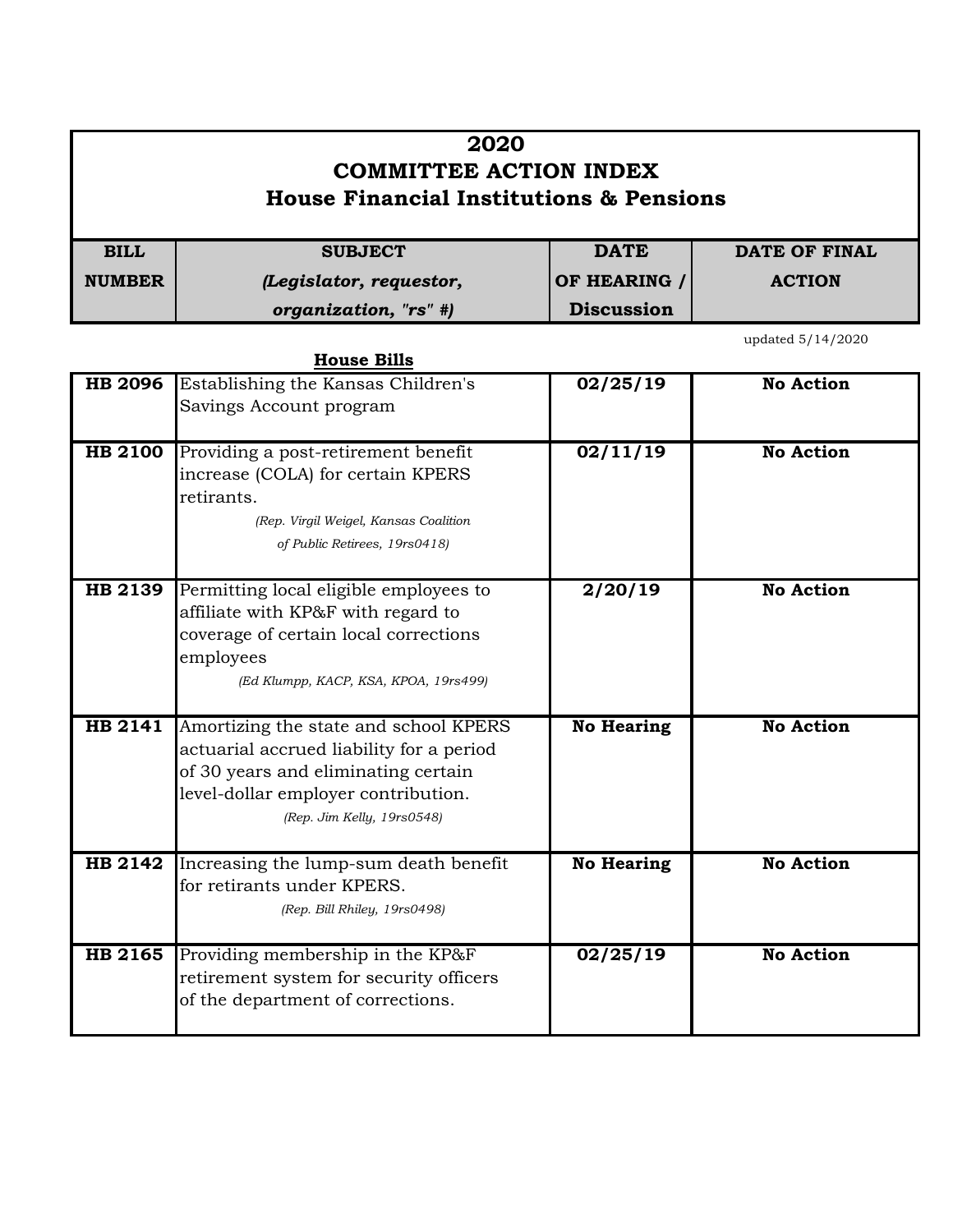## **2020 COMMITTEE ACTION INDEX House Financial Institutions & Pensions**

| <b>BILL</b>   | <b>SUBJECT</b>          | <b>DATE</b>       | <b>DATE OF FINAL</b> |
|---------------|-------------------------|-------------------|----------------------|
| <b>NUMBER</b> | (Legislator, requestor, | OF HEARING /      | <b>ACTION</b>        |
|               | organization, "rs" #)   | <b>Discussion</b> |                      |

**House Bills**

| <b>HB 2218</b>                   | Ending legislator participation in KPERS<br>and establishing an annual salary<br>structure for legislators.<br>(Rep. Highland, 19rs0064)                                                                                                                                                                                                                                             | <b>No Hearing</b>                                | <b>No Action</b>                     |
|----------------------------------|--------------------------------------------------------------------------------------------------------------------------------------------------------------------------------------------------------------------------------------------------------------------------------------------------------------------------------------------------------------------------------------|--------------------------------------------------|--------------------------------------|
| HB 2254                          | Requiring banks to make a minimum<br>amount of subprime loans.                                                                                                                                                                                                                                                                                                                       | <b>No Hearing</b>                                | <b>No Action</b>                     |
| <b>HB 2327</b><br><b>HB 2328</b> | Increasing retirement benefit cap and<br>decreasing employee contribution rate<br>for members of the Kansas Police and<br>Firemen's Retirement system in<br>certain circumstances.<br>(Robert Wing, Kansas State Council of<br>Fire Fighters, 19rs0794)<br>Requiring certain military service that<br>is concurrent with KPERS participating<br>service to be credited as additional | 2/20/19<br>2/20/19<br><b>Hearing</b><br>Canceled | <b>No Action</b><br><b>No Action</b> |
|                                  | KPERS participating<br>(Rep. Finch, 19rs0824)                                                                                                                                                                                                                                                                                                                                        |                                                  |                                      |
| HB 2363                          | Requiring inquiry about veteran status<br>in supervised loans.                                                                                                                                                                                                                                                                                                                       | <b>No Hearing</b>                                | <b>No Action</b>                     |
| HB 2452                          | Providing certain KP&F Tier II spousal<br>and children's benefits for death<br>resulting from a service-connected<br>disability.<br>(Rep. Jim Kelly, Ryan Trader, KPERS, 20rs1874)                                                                                                                                                                                                   | 1/29/20                                          | Be Passed<br>2/10/20                 |